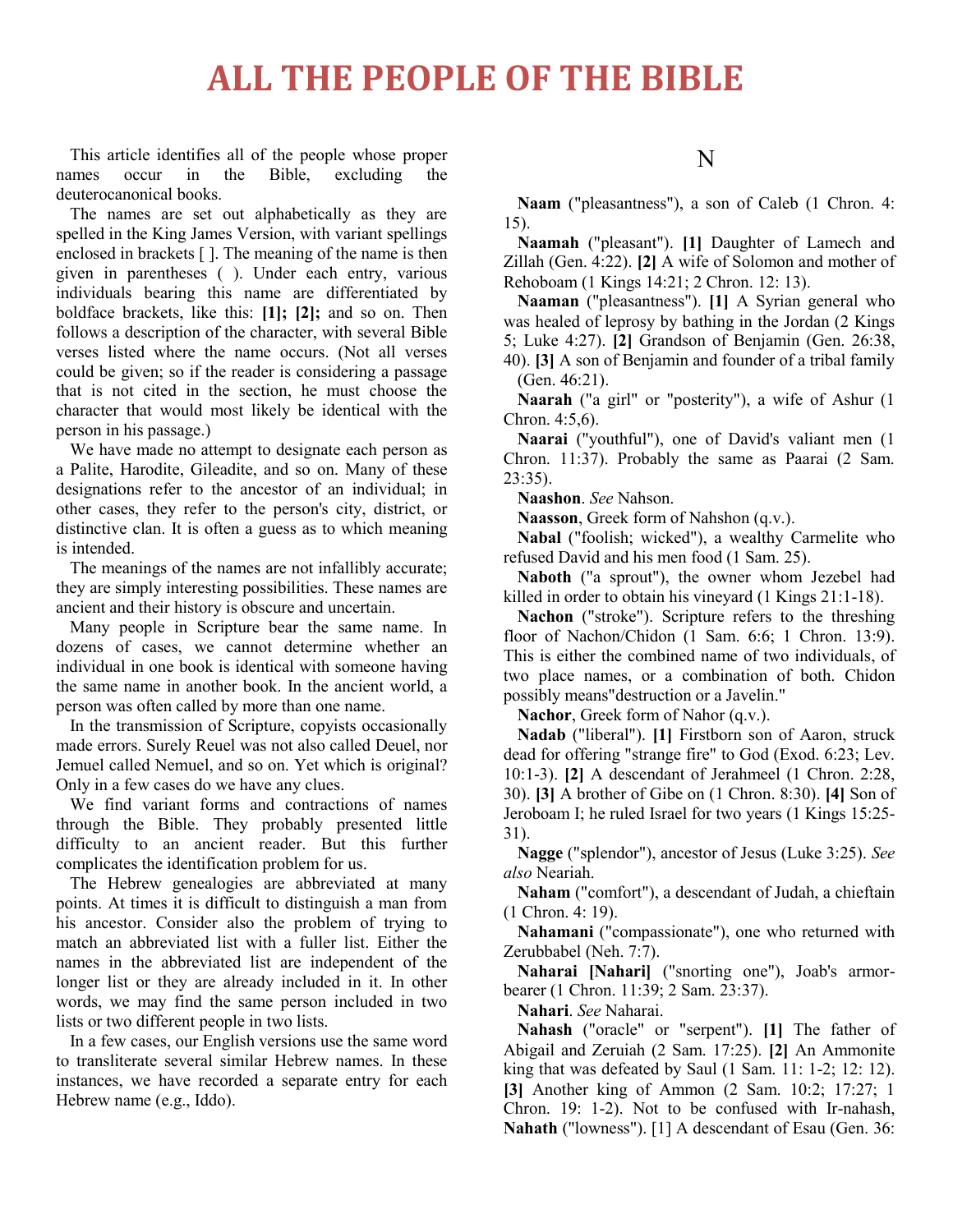### **ALL THE PEOPLE OF THE BIBLE**

13; 1 Chron. 1:37). **[3]** An overseer of the offerings at the temple (2 Chron. 31: 13). **[3]** *See* Toah.

**Nahbi** ("Jehovah is protection"), the spy of Naphtali whom Moses sent out to explore Canaan (Num. 13: 14).

**Nahor [Nachor]** ("piercer"). **[1]** Grandfather of Abraham and ancestor of Christ (Gen. 11:22-25; Luke 3:34). **[2]** A brother of Abraham (Gen. 11:26-27,29; 22:20,23; Josh. 24:2).

**Nahshon [Naashon]** ("oracle"), a descendant of Judah and ancestor of Christ. Perhaps Aaron's brother-in-law (Exod. 6:23; Num. 1:7; Matt. 1:4).

**Nahum** ("comforter"), one of the later prophets; he prophesied against Nineveh (Nah. 1:1). Not to be confused with Naum.

**Naomi** ("pleasantness; my joy"), mother-in-law to Ruth (Ruth 1:2-4:17).

**Naphish** ("numerous"), son of Ishmael (Gen. 25:15; 1 Chron. 1:31).

**Naphtali** ("wrestling"), the sixth son of Jacob (Gen. 30:7-8). His descendants became one of the twelve tribes.

**Narcissus** (meaning unknown), a Roman Christian (Rom. 16: 11).

**Nathan** ("gift"). **[1]** Prophet and royal advisor to David (2 Sam. 7:2-17; 12:1-25). **[2]** A son of King David and ancestor of Christ (2 Sam. 5:14; 1 Chron. 3:5; Luke 3:31). **[3]** Father of Igal (2 Sam. 23:36). **[4]** A descendant of Jerahmeel (1 Chron. 2:36). **[5]** A companion of Ezra (Ezra 8:16). **[6]** One of those who had married a foreign wife (Ezra 10: 39). **[7]** Brother of Joel, one of David's valiant men (1 Chron. 11:38). **[8]** Father of Solomon's chief officer (1 Kings 4:5). **[9]** A chief man of Israel (Zech. 10:10). *See* Nathan-melech.

**Nathanael** ("God has given"), a Galilean called by Christ to be a disciple. He is probably to be identified with Bartholomew (John 1:45-49; 21:2; Acts 1:13). *See also* Bartholomew.

**Nathan-Melech** ("King's gift"), an official under Josiah (2 Kings 23: 11).

**Naum** ("comforter"), an ancestor of Christ (Luke 3:25). Not to be confused with Nahum.

**Neariah** ("Jehovah drives away''). **[1]** A descendant of David (1 Chron. 3:22). **[2]** A descendant of Simeon who smote the Amalekites in Mount Seir (1 Chron. 4:42). **Nebai** ("projecting"), a co-covenanter with Ezra (Neh. 10:19).

**Nebaioth [Nebajoth]** ("husbandry"), oldest son of Ishmael (Gen. 25:13; 28:9; 36:3; 1 Chron. 1:29).

**Nebajoth**. *See* Nebaioth.

**Nebat** ("cultivation"), father of Jeroboam I (1 Kings 11:26).

**Nebo** ("height"), an ancestor of Jews who had taken foreign wives during the Exile (Ezra 10:43).

**Nebuchadnezzar [Nebuchadrezzar]** (Babylonian, *Nabur-kudurri-utsur*—"may [the god] Nabu guard my boundary stones"), great king of the Babylonian Empire; he captured Jerusalem three times and carried Judah into captivity (2 Kings 24: 1, 10-11; 25: 1,8,22; Dan. 1-4).

**Nebushasban** ("Nabu delivers me"), a Babylonian prince (Jer. 39: 13).

**Nebuzaradan** (Babylonian, "[the god] Nabu has given seed"), a Babylonian captain of the guard at the siege of Jerusalem (2 Kings 25:8, 11, 20).

**Necho**, Pharaoh of Egypt who fought Josiah at Megiddo (2 Chron. 35:20).

**Nedabiah** ("Jehovah is willing"), a descendant of Jehoiakim king of Judah (1 Chron. 3:18).

**Nehemiah** ("Jehovah is consolation"). [1] Governor of Jerusalem; he helped rebuild the fallen city (Neh. 1:1; 8:9; 12:47). **[2]** A chief man who returned from the Exile (Ezra 2:2; Neh. 7:7). **[3]** One who repaired the wall of Jerusalem (Neh. 3: 16).

**Nehum**. *See* Rehum.

**Nehushta** ("basis; ground"), wife of Jehoiakim mother of Jehoiachin (2 Kings 24:8).

**Nekoda** ("herdsman"). **[1]** Head of a family of Nethinim (Ezra 2:48; Neh. 7:50). **[2]** The head of a family without genealogy after the Exile (Ezra 2:60; Neh. 7:62).

**Nemuel** ("God is speaking"). **[1]** A descendant of Reuben (Num. 26:9). **[2]** A son of Simeon (Num. 26: 12; 1 Chron. 4:24). In Genesis 46: 10; Exodus 6: 15, he is called Jemuel ("God is light").

**Nepheg** ("sprout; shoot"). **[1]** A brother of Korah (Exod. 6:21). **[2]** A son of David (2 Sam. 5: 15; 1 Chron. 3:7; 14:6).

**Nephishesim [Nephusim]** ("expansions"), ancestor of returned captives (Neh. 7:52). He is called Nephusim in Ezra 2:50. This man is possibly identical with Naphish.

**Nephusim**. *See* Nephishesim.

**Ner** ("light"). **[1]** An uncle of Saul, father of Abner (1 Sam. 14:50). **[2]** Grandfather of Saul (1Chron. 8:33; 9:39). These relationships are unclear. Abner may have been Saul's uncle. If so, Ner [1] and [2] are the same.

**Nereus** ("lamp"), a Roman Christian (Rom. 16:15).

**Nergal-sharezer** ("May the god Nergal defend the prince"), a Babylonian officer who released Jeremiah (Jer. 39:3, 13-14).

**Neri** ("whose lamp is Jehovah"), ancestor of Christ (Luke 3:27).

**Neriah** ("whose lamp is Jehovah"), father of Baruch (Jer. 32: 12, 16; 36:4, 8, 32).

**Nethaneel** ("God gives"). **[1]** Chief of Issachar whom Moses sent to spy out the land of Canaan (Num. 1:8; 2:5; 7:18, 23; 10:15). **[2]** Fourth son of Jesse (l Chron. 2: 14). **[3]** One of the trumpet blowers when the ark of the covenant was brought up (l Chron. 15:24). **[4]** A Levite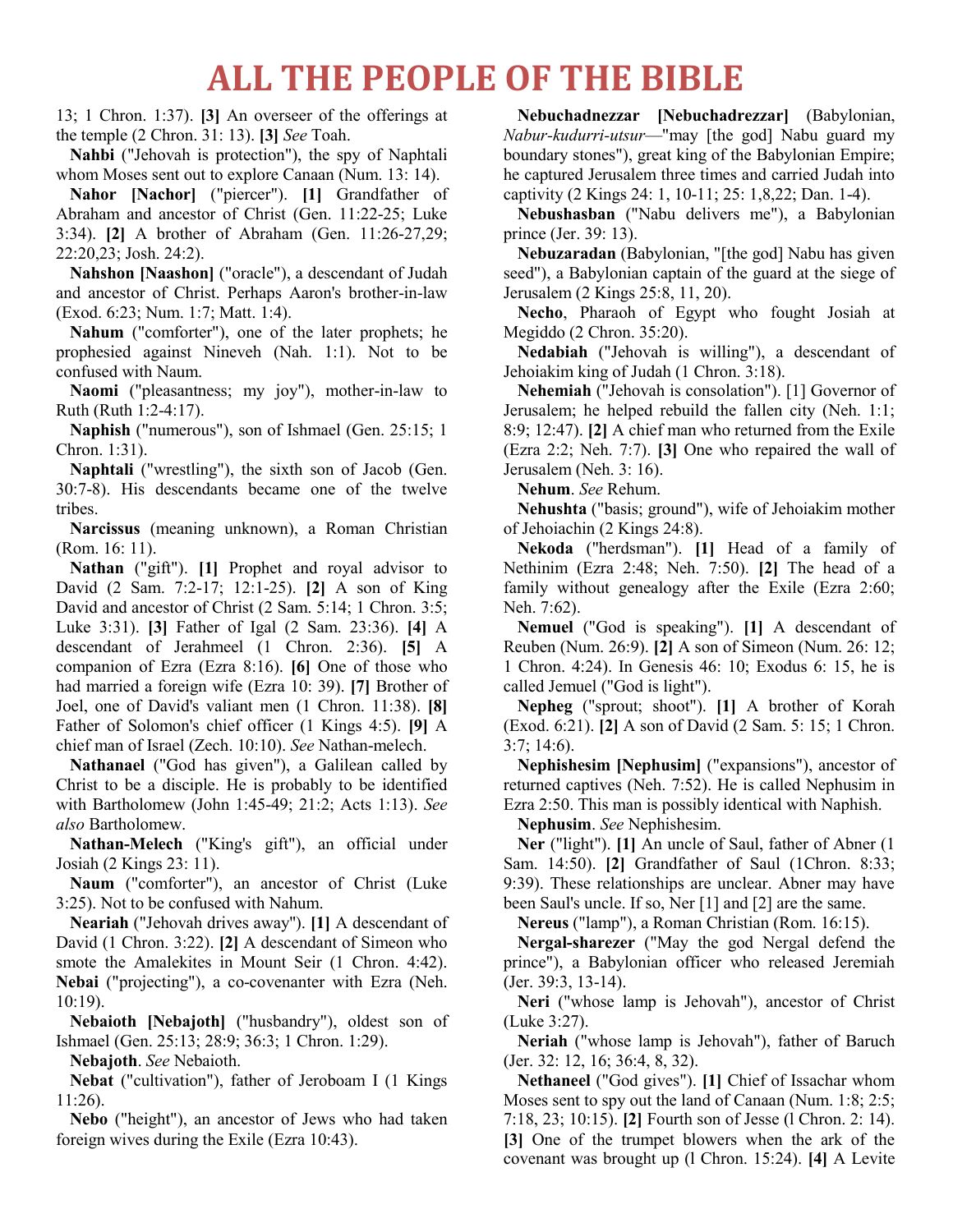## **ALL THE PEOPLE OF THE BIBLE**

(l Chron. 24:6). **[5]** A son of Obed-edom and gatekeeper of the tabernacle (l Chron. 26:4). **[6]** A prince commissioned by Jehoshaphat to teach the people (2 Chron. 17:7). **[7]** A Levite in the days of Josiah (2 Chron. 35:9). **[8]** A priest who married a foreign wife (Ezra 10:22). **[9]** A priest in the days of Joiakim (Neh. 12:21). **[10]** Levite musician at the purification ceremony (Neh. 12:36).

**Nethaniah** ("Jehovah gives"). **[1]** A musician in David's worship services (l Chron. 25:2, 12). **[2]** A Levite whom Jehoshaphat sent to teach in Judah's cities (2 Chron. 17:8). **[3]** Father of Jehudi (Jer. 36:14). **[4]** Father of Ishmael, the murderer of Gedaliah (Jer. 40:8, 14-15; 41: 11).

**Neziah** ("preeminent"), head of a Nethinim family that returned to Jerusalem with Zerubbabel (Ezra 2:54; Neh. 7:56).

**Nicanor** ("conqueror"), one of the seven chosen in the ministry to the poor (Acts 6:5).

**Nicodemus** ("innocent blood"), a Pharisee and ruler of the Jews who assisted in Christ's burial (John 3:1-15; 7:50-52; 19:39-42).

**Nicolas** ("conqueror of the people"), one of the seven chosen to aid in the ministration to the poor (Acts 6:5).

**Niger**, surname of Simeon (q.v.).

**Nimrod** ("valiant; strong"), a son of Cush (Gen. 10:8- 9; 1 Chron. 1:10).

**Nimshi** (" Jehovah reveals''), an ancestor of Jehu (1 Kings 19:16; 2 Kings 9:2, 14).

**Noadiah** ("Jehovah assembles"). **[1]** Son of Binnui to whom Ezra entrusted the sacred vessels of the temple (Ezra 8:33). **[2]** A prophetess opposed to Nehemiah (Neh. 6: 14).

**Noah [Noe]** ("rest"), son of Lamech; the patriarch chosen to build the ark. Only his family survived the flood (Gen. 5:28-32; 6:822; 7-10). He was an ancestor of Christ (Luke 3:36).

**Noah** ("flattery; movement"), a daughter of Zelophehad (Num. 26:33; Josh. 17:3).

**Nobah** ("prominent"), a descendant of Manasseh who conquered Kenath (Num. 32:42).

**Noe**, Greek form of Noah (q.v.).

**Nogah** (" splendor"), a son of David (l Chron. 3:7; 14:6).

**Nohah** ("rest"), a son of Benjamin (l Chron. 8:2).

**Non**. *See* Nun.

**Nun [Non]** ("continuation; fish"). **[1]** A descendant of Ephraim (l Chron. 7:27); possibly the same as [2]. **[2]** The father of Joshua (Exod. 33: 11; 1 Kings 16:34).

**Nymphas** ("bridegroom"), a Christian of Laodicea to whom Paul sends greetings (Col. 4: 15). Some manuscripts read Nympha, which would make this individual a woman.

**Nehemiah's wall**. Nebuchadnezzar of Babylon razed the walls of Jerusalem in 586 B.C. and captured the city. When Cyrus allowed the Jews to return to Jerusalem, Nehemiah (the governor of Judea) ordered his men to rebuild the wall of the old material (Neh. 2:13-15; 4:1-2, 7). This section of Nehemiah's wall is found on the hill of Ophel.